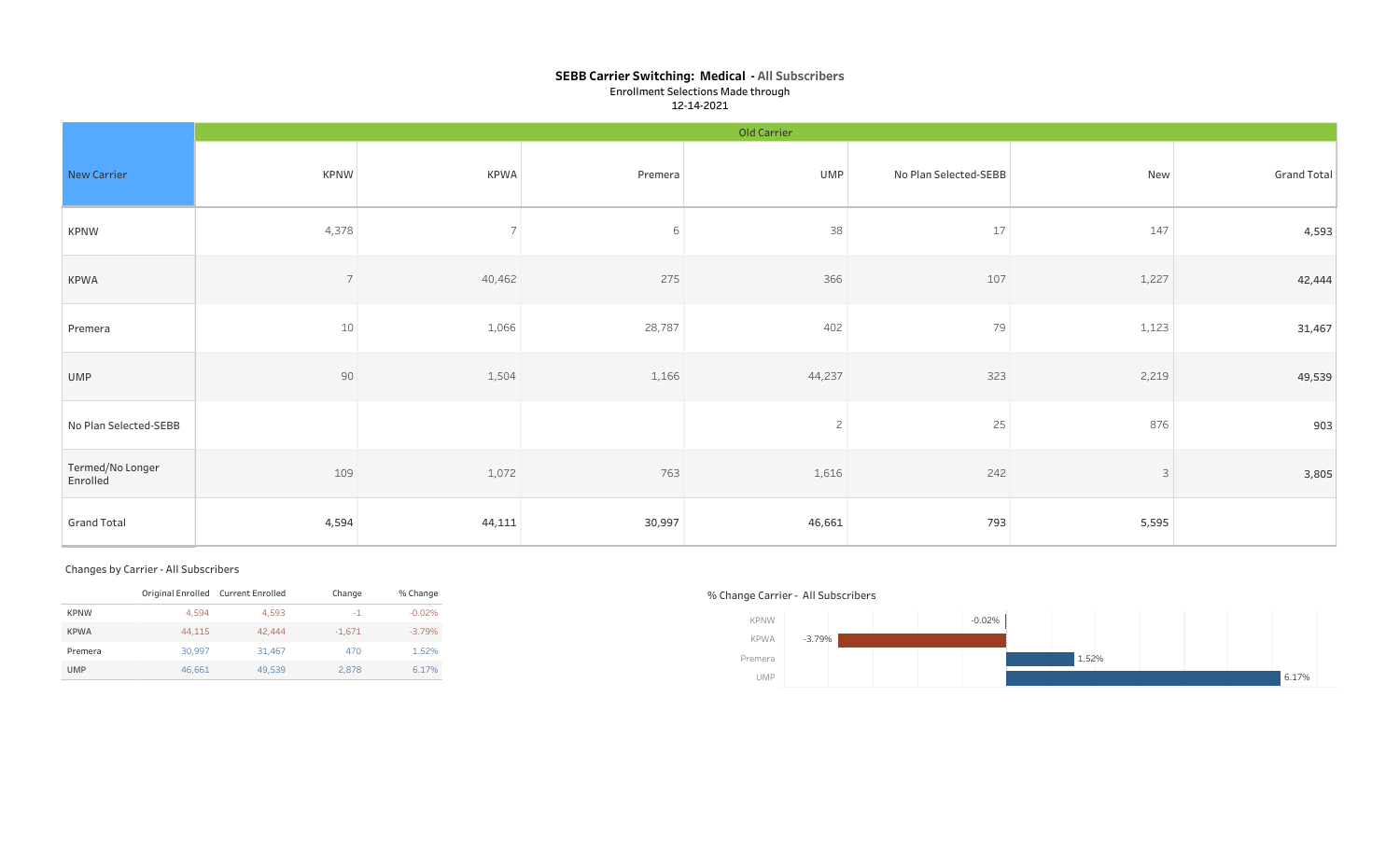## SEBB Carrier & Plan Switching: Medical - All Subscribers Enrollment Selections Made through



12-14-2021

|                                | Old Carrier/Plan       |                                |                             |                      |                                         |                                    |                               |                        |                    |                 |                |                 |                       |                       |                                 |                                 |                                 |                                           |       |       |                                  |
|--------------------------------|------------------------|--------------------------------|-----------------------------|----------------------|-----------------------------------------|------------------------------------|-------------------------------|------------------------|--------------------|-----------------|----------------|-----------------|-----------------------|-----------------------|---------------------------------|---------------------------------|---------------------------------|-------------------------------------------|-------|-------|----------------------------------|
| New Carrier/Plan               | Premera<br>High<br>PPO | Premera<br>Peak<br>Care<br>EPO | Premera<br>Standar<br>d PPO | UMP<br>Achieve<br>-1 | <b>UMP</b><br>Achieve<br>$\overline{c}$ | <b>UMP</b><br>ACP-<br><b>PSHVN</b> | UMP AC<br>$P - UW$<br>Medicin | <b>UMP Hig</b><br>ible | h Deduct   KP NW 1 | $KPNW2$ KP NW 3 |                | KP WA<br>Core 1 | <b>KPWA</b><br>Core 2 | <b>KPWA</b><br>Core 3 | <b>KPWA</b><br>Opt <sub>1</sub> | <b>KPWA</b><br>Opt <sub>2</sub> | <b>KPWA</b><br>Opt <sub>3</sub> | KP WAS No Plan<br>oundCho Selected<br>ice | -SEBB | New   | Grand<br>Total<br>New<br>Carrier |
| Premera High PPO               | 12,766                 | 27                             | 302                         | 74                   | 25                                      | 19                                 | 9                             | 19                     |                    | 5               | $\overline{c}$ | 9               | 87                    | 38                    | 60                              | 114                             | 112                             | 93                                        | 31    | 449   | 14,241                           |
| Premera Peak Care EPO          | 9                      | 709                            | 21                          | 11                   | 1                                       |                                    |                               | $\overline{2}$         |                    |                 |                | 5               | 28                    |                       | $\overline{c}$                  | 3                               |                                 | 8                                         | 3     | 47    | 849                              |
| Premera Standard PPO           | 223                    | 32                             | 14,698                      | 164                  | 18                                      | 17                                 | 13                            | 30                     | $\overline{c}$     |                 |                | 51              | 200                   | 16                    | 85                              | 57                              | 29                              | 69                                        | 45    | 627   | 16,377                           |
| UMP Achieve 1                  | 85                     | 11                             | 253                         | 14,774               | 248                                     | 25                                 | 11                            | 116                    | 10                 | 8               | $\mathbf{1}$   | 40              | 196                   | 14                    | 68                              | 40                              | 9                               | 43                                        | 248   | 1,179 | 17,379                           |
| <b>UMP Achieve 2</b>           | 286                    | 19                             | 189                         | 675                  | 19,319                                  | 56                                 | 45                            | 109                    |                    | 16              | 29             | 10              | 113                   | 90                    | 35                              | 87                              | 147                             | 74                                        | 38    | 580   | 21,922                           |
| UMP ACP - PSHVN                | 50                     | 6                              | 55                          | 110                  | 102                                     | 1,809                              | 11                            | 29                     |                    |                 |                | 6               | 29                    | 3                     | 16                              | 27                              | 24                              | 66                                        | 11    | 119   | 2,473                            |
| UMP ACP - UW Medicine          | 24                     | 9                              | 41                          | 36                   | 33                                      | 32                                 | 1,790                         | 12                     |                    |                 |                | 6               | 34                    | $\overline{c}$        | 21                              | 23                              | 27                              | 49                                        | 8     | 110   | 2,257                            |
| UMP High Deductible            | 33                     | $\overline{4}$                 | 101                         | 118                  | 59                                      | 20                                 | 9                             | 4,689                  | 10                 | 10              | $\mathbf{1}$   | 33              | 87                    | 4                     | 22                              | 19                              | 14                              | 26                                        | 18    | 231   | 5,508                            |
| KP NW 1                        |                        |                                | 1                           | 8                    | $\overline{c}$                          |                                    |                               |                        | 746                | 28              | 9              | $\mathbf{1}$    | $\mathbf{2}$          |                       |                                 |                                 |                                 |                                           | 5     | 56    | 859                              |
| KP NW 2                        |                        |                                | $\mathbf 1$                 | 17                   | $\overline{c}$                          |                                    |                               | 3                      | 20                 | 1,674           | 22             |                 | $\mathbf 1$           |                       |                                 |                                 |                                 | $\overline{c}$                            | 7     | 50    | 1,801                            |
| KP NW 3                        | $\overline{c}$         |                                | $\mathbf{1}$                | 4                    |                                         |                                    |                               |                        | 8                  | 27              | 1,844          |                 |                       |                       |                                 |                                 |                                 |                                           | 5     | 41    | 1,933                            |
| KP WA Core 1                   | 6                      | $\overline{c}$                 | 19                          | 60                   | 6                                       | 3                                  |                               | 3                      |                    |                 |                | 2,047           | 42                    | 6                     | 24                              | 13                              | $\overline{c}$                  | 28                                        | 16    | 187   | 2,465                            |
| KP WA Core 2                   | 20                     | $\overline{7}$                 | 50                          | 82                   | 11                                      | 5                                  |                               | 9                      |                    | $\overline{c}$  |                | 89              | 8,293                 | 74                    | 52                              | 43                              | 21                              | 105                                       | 37    | 398   | 9,300                            |
| KP WA Core 3                   | $\overline{c}$         |                                | $\overline{4}$              | 13                   | 9                                       | $\mathbf{1}$                       |                               | 3                      |                    |                 |                | $\overline{c}$  | 37                    | 1,743                 |                                 |                                 | 3                               | $\overline{c}$                            | 4     | 60    | 1,886                            |
| KP WA Opt 1                    | 19                     |                                | 16                          | 19                   |                                         |                                    |                               |                        |                    |                 |                | 11              | 35                    |                       | 2,728                           | 157                             | 50                              | 59                                        | 9     | 95    | 3,201                            |
| KP WA Opt 2                    | 23                     |                                | 10                          | 12                   | 4                                       |                                    | $\overline{c}$                |                        |                    |                 |                | $\overline{c}$  | 26                    | 4                     | 53                              | 4,722                           | 175                             | 61                                        | 8     | 91    | 5,195                            |
| KP WA Opt 3                    | 26                     |                                |                             | 11                   | 5                                       |                                    | $\overline{c}$                | 3                      |                    |                 |                | 6               | 13                    | 6                     | 29                              | 85                              | 6,284                           | 46                                        | 6     | 76    | 6,610                            |
| <b>KP WA SoundChoice</b>       | 26                     | $\overline{4}$                 | 31                          | 60                   | 9                                       | $\overline{4}$                     | 12                            | 10                     |                    | $\overline{c}$  |                | 36              | 171                   |                       | 41                              | 62                              | 56                              | 12,915                                    | 27    | 320   | 13,787                           |
| No Plan Selected-SEBB          |                        |                                |                             |                      | $\overline{c}$                          |                                    |                               |                        |                    |                 |                |                 |                       |                       |                                 |                                 |                                 |                                           | 25    | 876   | 903                              |
| Termed/No Longer Enrolled      | 309                    | 18                             | 436                         | 933                  | 447                                     | 51                                 | 72                            | 113                    | 29                 | 37              | 43             | 118             | 244                   | 59                    | 80                              | 123                             | 137                             | 311                                       | 242   | 3     | 3,805                            |
| <b>Grand Total Old Carrier</b> | 13,910                 | 851                            | 16,236                      | 17,181               | 20,303                                  | 2,048                              | 1,977                         | 5,152                  | 832                | 1,810           | 1,952          | 2,472           | 9,638                 | 2,060                 | 3,318                           | 5,576                           | 7,090                           | 13,957                                    | 793   | 5,595 |                                  |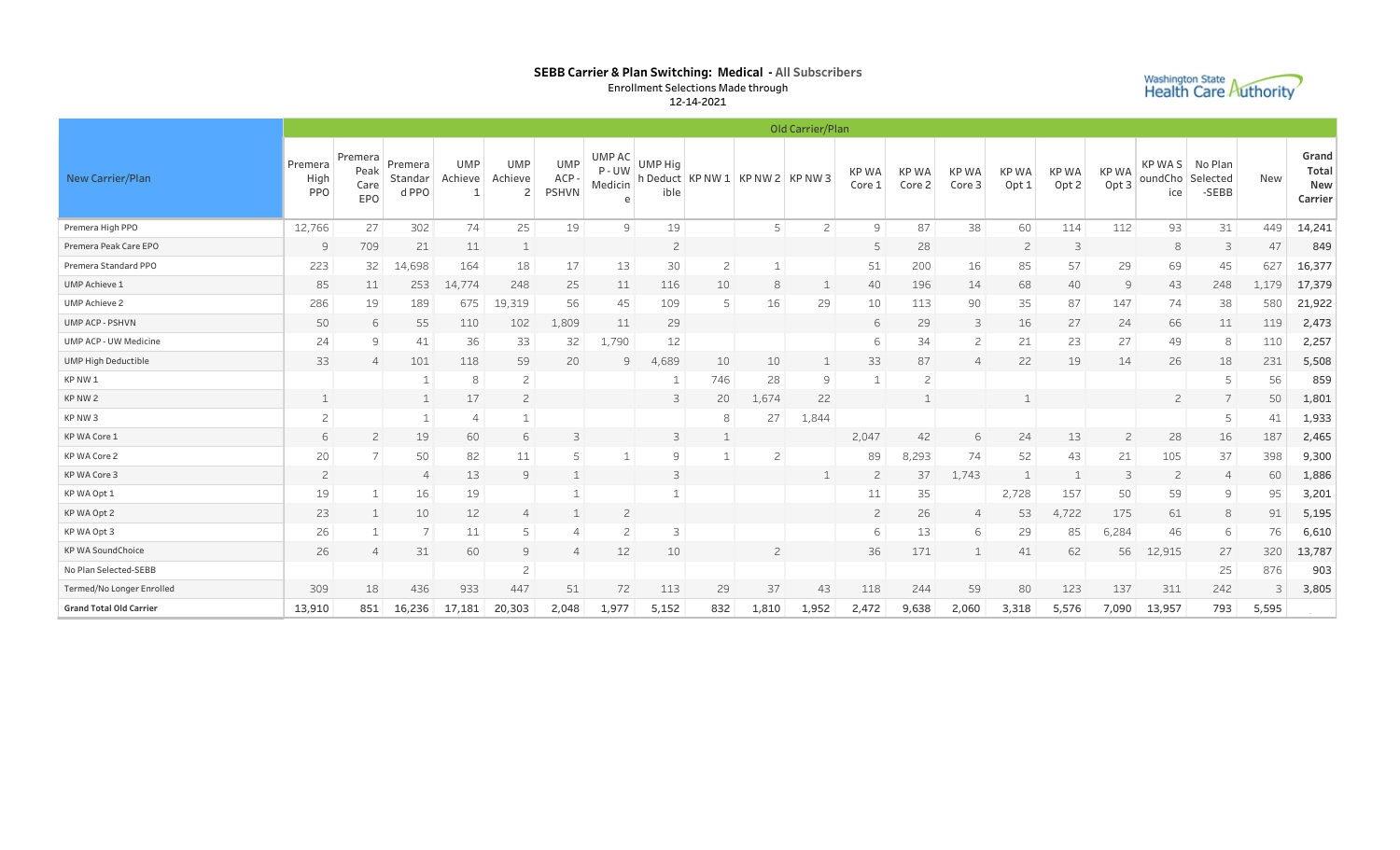

### SEBB Carrier/Plan Switching Medical - All Subscribers

% Change Plan - All Subscribers

#### Changes by Plan - All Subscribers

Original Enrolled Current Enrolled Change %Change KPNW KPNW 1 KPNW 2 KPNW 3 KPWA KPWACore 1 KPWACore2 KPWACore3 KPWAOpt1 KPWAOpt2 KPWAOpt3 KP WA SoundChoice Premera Premera High PPO Premera Peak Care EPO Premera Standard PPO UMP UMP Achieve 1 UMPAchieve2 UMPACP-PSHVN UMPACP-UW Medicine UMP High Deductible -0.97% -0.50% 3.25% -19 -9 27 1,933 1,801 859 1,952 1,810 832 -1.23% -6.78% -6.85% -3.53% -8.45% -3.51% -0.28% -172 -481 -382 -117 -174 -338 -7 13,787 6,610 5,195 3,201 1,886 9,300 2,465 13,959 7,091 5,577 3,318 2,060 9,638 2,472 0.87% -0.24% 2.38% 141 -2 331 16,377 849 14,241 16,236 851 13,910 6.91% 14.16% 20.75% 7.97% 1.15% 356 280 425 1,619 198 5,508 2,257 2,473 21,922 17,379 5,152 1,977 2,048 20,303 17,181 KPNW KPNW 1 KPNW 2 KPNW 3 KPWA KPWA Core 1 KPWACore2 KPWACore3 KPWAOpt1 KPWAOpt2 KPWAOpt3 KPWASoundChoice Premera Premera High PPO Premera Peak Care EPO Premera Standard PPO UMP UMP Achieve 1 UMP Achieve 2 UMPACP-PSHVN UMPACP-UW Medicine UMP High Deductible -0.97% -0.50% 3.25% -1.23% -6.78% -6.85% -3.53% -8.45% -3.51% -0.28% 0.87% -0.24% 2.38% 6.91% 14.16% 20.75% 7.97% 1.15%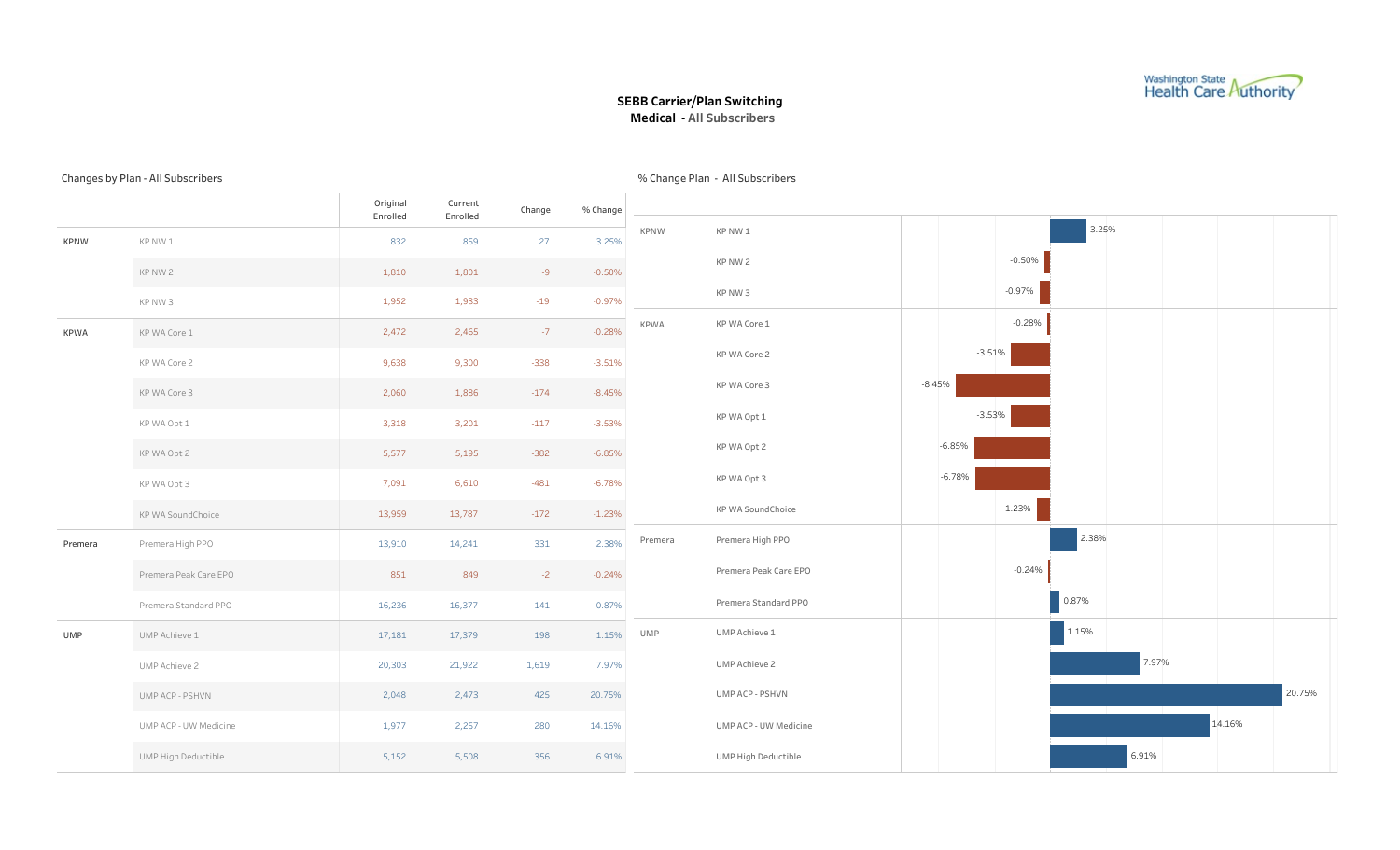# SEBB Dental Carrier Switching - All Subscribers Enrollment Selections Made through



12-14-2021

|                           |                     | Old Carrier       |           |                  |       |                    |  |  |  |  |  |
|---------------------------|---------------------|-------------------|-----------|------------------|-------|--------------------|--|--|--|--|--|
| New Carrier               | Uniform Dental Plan | Willamette Dental | Deltacare | No Plan Selected | New   | <b>Grand Total</b> |  |  |  |  |  |
| Uniform Dental Plan       | 104,753             | 377               | 3,116     | 495              | 2,829 | 111,570            |  |  |  |  |  |
| Willamette Dental         | 249                 | 14,250            | 304       | 32               | 323   | 15,158             |  |  |  |  |  |
| Deltacare                 | 1,214               | 433               | 16,313    | 169              | 1,289 | 19,418             |  |  |  |  |  |
| No Plan Selected          |                     |                   |           | 25               | 895   | 922                |  |  |  |  |  |
| Termed/No Longer Enrolled | 2,910               | 437               | 712       | 97               | 77    | 4,233              |  |  |  |  |  |
| <b>Grand Total</b>        | 109,128             | 15,497            | 20,445    | 818              | 5,413 |                    |  |  |  |  |  |

# Change by Plan - Dental

| New Carrier         | Original<br>Enrolled | Current<br>Enrolled | Change   | % Change  |
|---------------------|----------------------|---------------------|----------|-----------|
| Uniform Dental Plan | 109.133              | 111.570             | 2.437    | 2.18%     |
| Willamette Dental   | 15,498               | 15.158              | $-340$   | $-2.24\%$ |
| Deltacare           | 20.447               | 19,418              | $-1,029$ | $-5.30\%$ |

# %Change-Dental